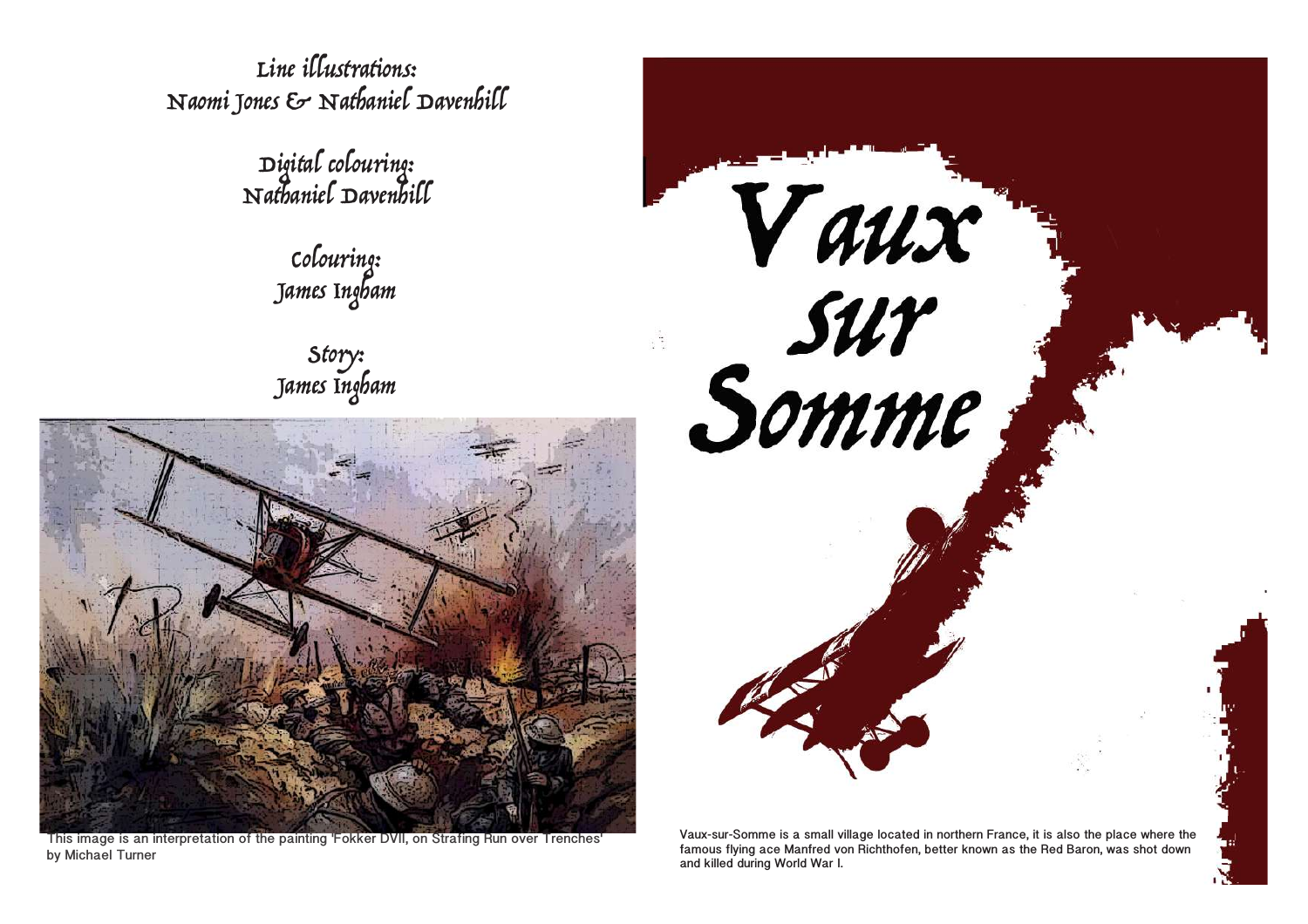

Focus is broken, and the legend of the Red Barron is just that - a legend destined to stand the test of time.



Even for the best it's not always enough to attack the world with full force.

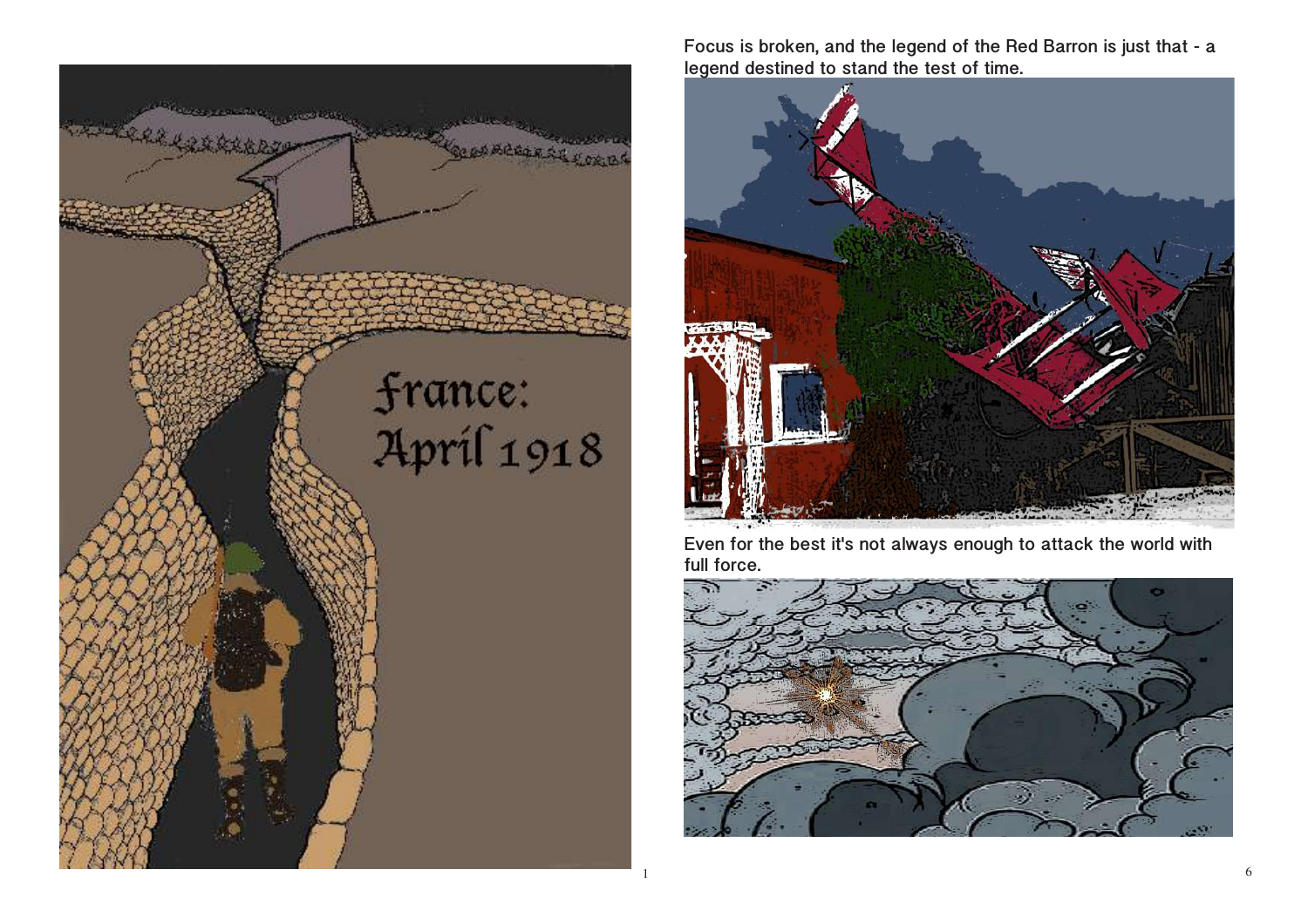Mistakes cost the lives of many in the pursuit of victory, pilots must be perfect in their execution and manoeuvring.



The sacrifices they make are immense. Yet, they go undeterred in the face of the enemy. But sometimes the sacrifice is too much to bear.





War Never Changes. Only the tools we use to kill each other.



We build machines once thought impossible to be constructed.



The pilots of these flying machines are regarded as celebrities.